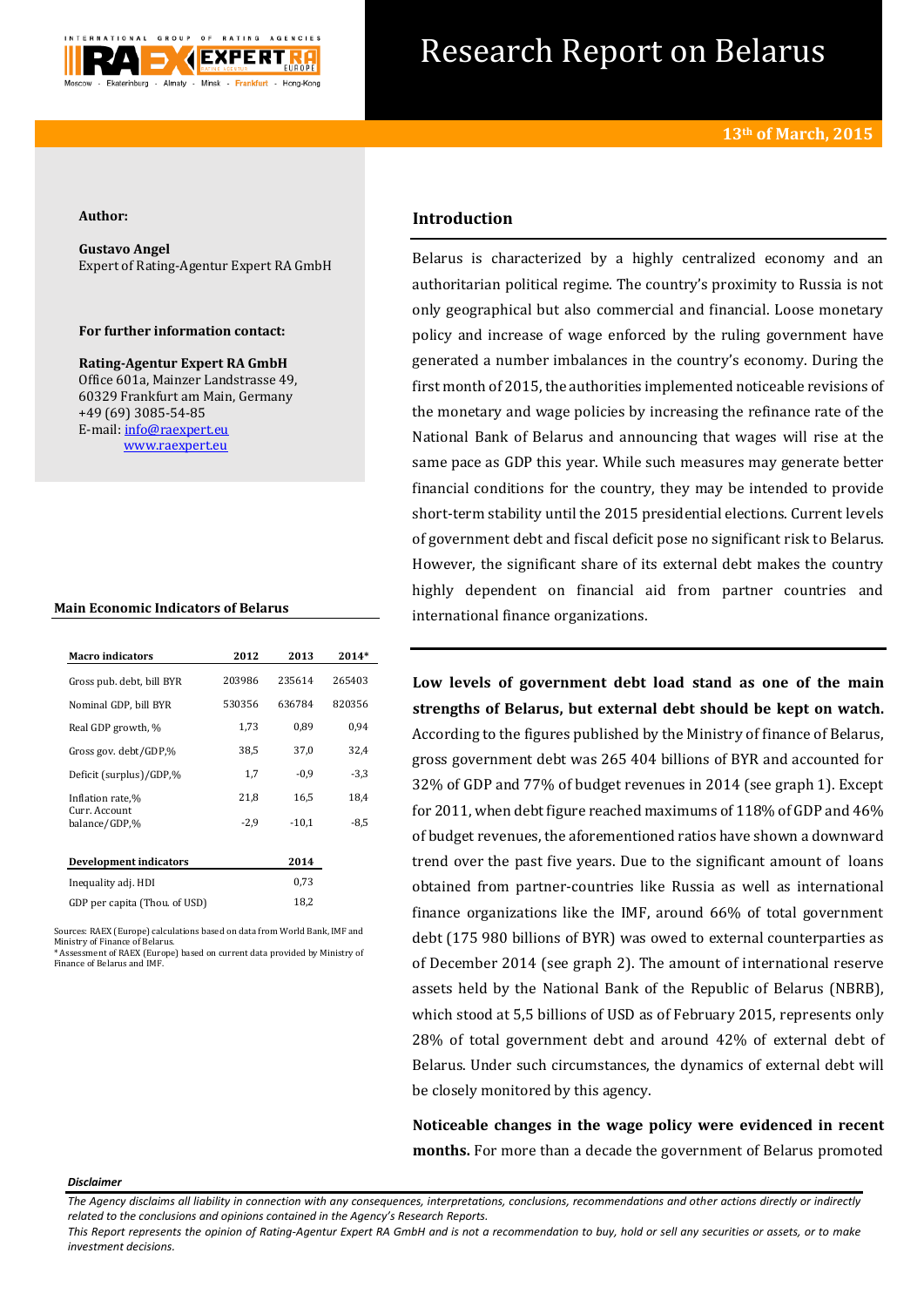

**Graph 1:** Gross government debt of Belarus



Source: RAEX (Europe) calculations based on data from IMF and Ministry of Finance of Belarus

**Graph 2:** Breakdown of government debt of Belarus (as of Dec 2014)



Source: RAEX (Europe) calculations based on data from Ministry of Finance of Belarus



**Graph 3:** Real GDP vs. Inflation

Source: RAEX (Europe) calculations based on data from IMF

a policy of wage increase which boosted domestic demand beyond the economy's productive capacity, generating inflation, fueling imports and decreasing competitiveness. The government's intentions behind wage targeting have always been to ensure growth in quantitative output indicators like production, profitability and exports. Such wage policy was successful at the first stages of its implementation as it boosted annual real GDP growth rates closer to 10% and pushed-down the inflation rate from 35% in 2002 to 13% in 2008 (see graph 3). Since the break-out of the 2008 financial crisis, and after production reached the installed capacity of the economy, the wage policy of the government started to show signs of deterioration. Given that the year 2014 ended with a GDP growth rate forecast of less than 1%, an inflation rate around 18% and significant workers' lay-off in some industries<sup>1</sup>, government authorities decided that in 2015 wages will only grow at the same pace as GDP. While this is the very first step of the Belarusian government towards improvement of economic stability, it is still very soon to predict future developments of this policy, especially its impact after the 2015 presidential elections.

**Dependence on Russia will play a major roll during 2015.** Presidential elections are expected to take place in Belarus before November 2015. Given the intentions of the current president, Alexander Lukashenko, to run for another term in power, the government will have to make sure that economic and financial stability is granted in the country this year. In that respect, Belarusian authorities count on Russian financial assistance within the Belarus-Russia Union State, which would cover the repayment of 400 billion of USD that the government of Belarus has to face along this year. Additionally, Belarus expects to negotiate the possibility of unrestricted access of Belarusian goods to the Russian market as well as to obtain Russian guarantees to refrain from «trade wars» in 2015. So far, Russia has offered support to Belarus by allowing Belarusian enterprises to participate in the Russian import substitution program, but there were no official reports about Russia and Belarus reaching a loan agreement. Given that currently the government of Belarus lacks the funds to buy the loyalty of population through wage growth, financial and commercial support from Russia will prove crucial for the economic stability of the country and the electoral success of the ruling president.

**Fiscal balance remains at tolerable levels despite showing a negative trend since 2011.** During the period between 2004 and 2008,

<sup>1</sup> In 2014, the largest industrial enterprises (MAZ, BelAZ, Atlant, MTZ) laid-off up to 10% of their workers (according to Belarusian media).

#### *Disclaimer*

**.** 

*The Agency disclaims all liability in connection with any consequences, interpretations, conclusions, recommendations and other actions directly or indirectly related to the conclusions and opinions contained in the Agency's Research Reports.*

*This Report represents the opinion of Rating-Agentur Expert RA GmbH and is not a recommendation to buy, hold or sell any securities or assets, or to make investment decisions.*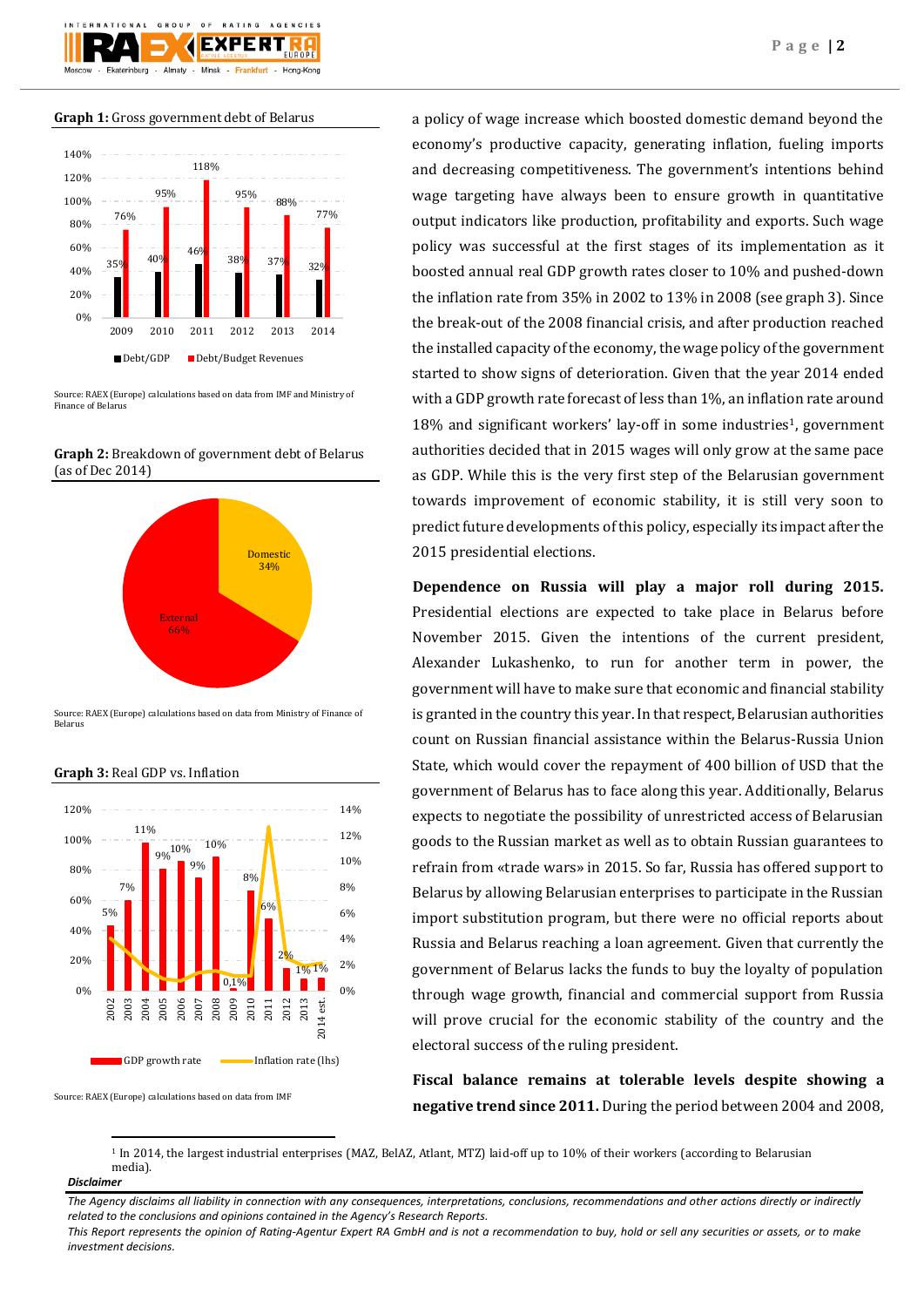the government of Belarus showed a positive fiscal balance, which averaged 1,6% of GDP (see graph 4). In the years which followed the 2008 world financial crisis, fiscal balance became significantly volatile, ranging from a surplus above 4% of GDP in 2009 to a deficit higher than 3% in 2014. Additionally, the fiscal balance has been showing a negative trend since the outbreak of the 2011 currency crisis2. Based on the limited number of tools that the government currently has to obtain revenues, combined with the fact that government expenses are unlikely to decline during 2015 due to presidential campaign, this agency expects that such a negative trend in the fiscal balance will remain in place in years to come.

# **Graph 4:** Fiscal position of the Belarusian government



Source: RAEX (Europe) calculations based on data from IMF



# **Graph 5:** Refinance rate of the NBRB

Source: RAEX (Europe) calculations based on data from NBRB

**Even though the NBRB has recently enforced a number of measures to stabilize the financial sector, monetary policy still shows signs of poor performance.** For the first time since 2011, the NBRB increased its refinancing rate in January 2015 by 5% (see graph 5). Additionally, the NBRB allowed the BYR to devaluate against the USD by almost 15% by bringing the exchange rate to 14 511 USD/BYR on the first day of January (see graph 6). While these decisions are expected to reduce the pressure on inflation rate and to increase short-term competitiveness of the economy, such sharp devaluation shocks do not help to reduce the high levels of dollarization. Additionally, the recent announcements of the NBRB about limits to operate in foreign currency<sup>3</sup> are expected to have strong negative effects on the trust of foreign investors.

## *Disclaimer*

**.** 

<sup>2</sup> In January 2011 Belarusians started to convert their savings fro[m Belarusian rubles](http://en.wikipedia.org/wiki/Belarusian_ruble) to dollars and euros because there were rumors of possible devaluation of the BYR. This speculative attack on the national currency derived in a currency crisis in September 2011. <sup>3</sup> In late December 2014, the NBRB, imposed a temporary 30% fee on the purchase of foreign currency for individuals and a mandatory sale of 50% (instead of the previously established 30%) of foreign currency earnings for exporters.

*The Agency disclaims all liability in connection with any consequences, interpretations, conclusions, recommendations and other actions directly or indirectly related to the conclusions and opinions contained in the Agency's Research Reports.*

*This Report represents the opinion of Rating-Agentur Expert RA GmbH and is not a recommendation to buy, hold or sell any securities or assets, or to make investment decisions.*